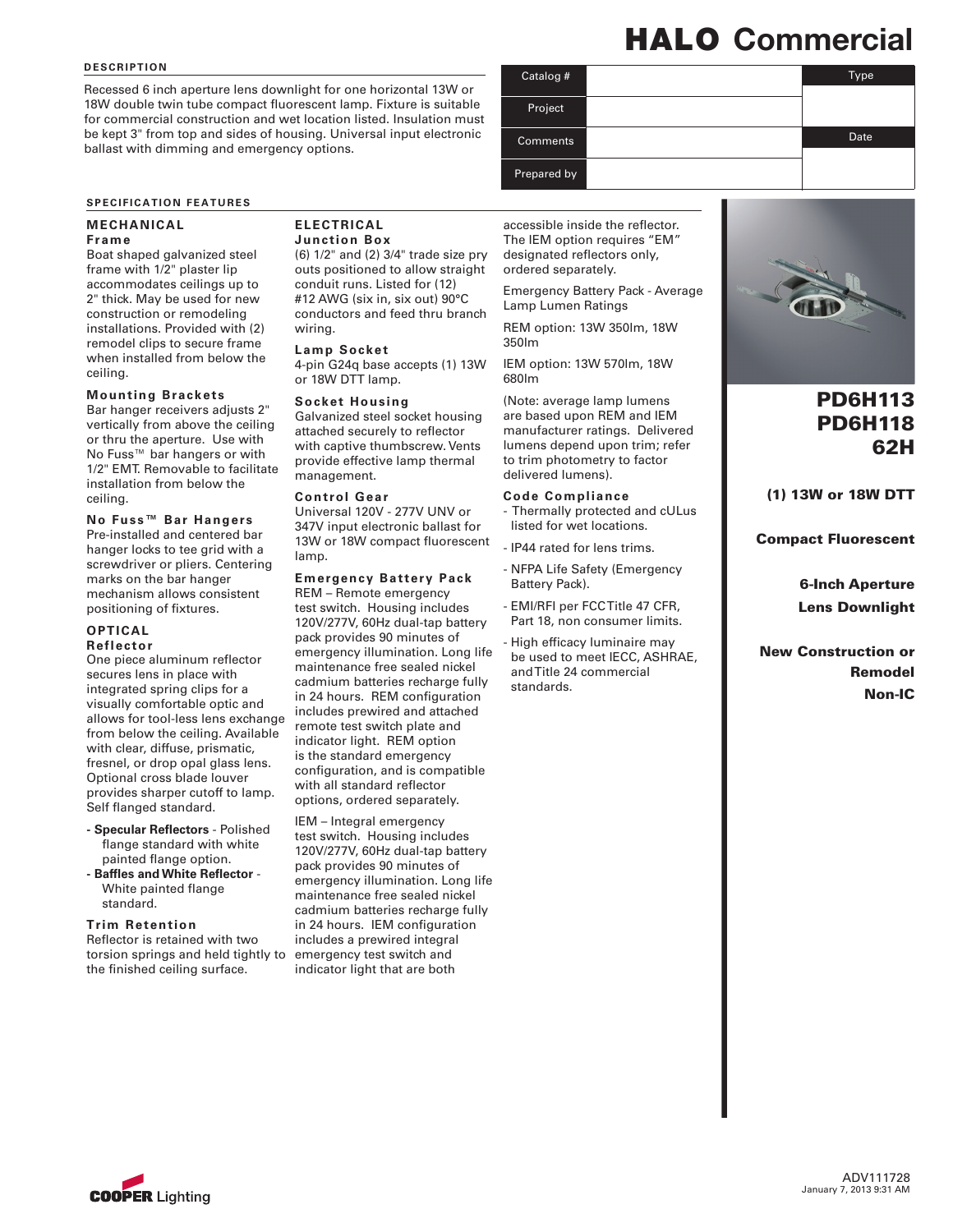# HALO Commercial

#### **ENERGY DATA**

| PD6H113E, PD6CPH113E                                           |                                                                |                                                          |  |  |  |
|----------------------------------------------------------------|----------------------------------------------------------------|----------------------------------------------------------|--|--|--|
| MIN. STARTING TEMP -5°F / -20°C                                | <b>SOUND RATING CLASS A</b>                                    |                                                          |  |  |  |
|                                                                | <b>EMI/RFI EMISSIONS FCC 47CFR PART 18 NON-CONSUMER LIMITS</b> |                                                          |  |  |  |
| INPUT FREQUENCY 50/60 Hz                                       | POWER FACTOR $> 0.98$                                          |                                                          |  |  |  |
| $THD < 10\%$                                                   |                                                                | INPUT VOLTAGE 120V - 277V ±10%                           |  |  |  |
| CREST FACTOR $<$ 1.7                                           | BALLAST FACTOR 1.00                                            |                                                          |  |  |  |
| OPERATING FREQUENCY > 40KHZ                                    |                                                                | UL LISTED CLASS P, TYPE 1 OUTDOOR, CSA OR C/UL CERTIFIED |  |  |  |
|                                                                | <b>INPUT POWER 16W</b>                                         |                                                          |  |  |  |
| CF013W/G240                                                    | INPUT CURRENT 0.25A @ 120V                                     |                                                          |  |  |  |
|                                                                | INPUT CURRENT 0.11A @ 277V                                     |                                                          |  |  |  |
| PD6H1133E                                                      |                                                                |                                                          |  |  |  |
| Min. Starting Temp 0°F / -18°C                                 |                                                                | <b>SOUND RATING CLASS A</b>                              |  |  |  |
| <b>EMI/RFI Emissions FCC 47CFR Part 18 Non-Consumer Limits</b> |                                                                |                                                          |  |  |  |
| Input Frequency 50-60Hz                                        |                                                                | POWER FACTOR $> 0.98$                                    |  |  |  |
| $THD < 10\%$                                                   |                                                                | INPUT VOLTAGE 347VAC ±10%                                |  |  |  |
| Crest factor $< 1.7$                                           |                                                                | BALLAST FACTOR 1.00                                      |  |  |  |
| Operating Frequency 62-72 kHz                                  |                                                                | <b>CULUS CERTIFIED</b>                                   |  |  |  |
|                                                                |                                                                | <b>INPUT POWER 18W</b>                                   |  |  |  |
| CFQ13W/G24Q                                                    |                                                                | INPUT CURRENT 0.06A @ 347V                               |  |  |  |

|                                                         | PD6H118E, PD6CPH118E                                           |  |  |
|---------------------------------------------------------|----------------------------------------------------------------|--|--|
| Min. Starting Temp 0°F / -18°C                          | Sound Rating Class A                                           |  |  |
|                                                         | <b>EMI/RFI Emissions FCC 47CFR Part 18 Non-Consumer Limits</b> |  |  |
| Input Frequency 50/60 Hz                                | Power Factor > 0.98 @ 120V                                     |  |  |
| THD < $10\%$ @ 120V                                     | Power Factor $> 0.95$ @ 277V                                   |  |  |
| THD < $15\%$ @ 277V                                     | Input Voltage 120VAC - 277VAC ±10%                             |  |  |
| Crest factor $< 1.5$                                    | Ballast factor 1.00                                            |  |  |
| Operating Frequency 50-60kHz                            | cULus, Class P, Type 1 Outdoor, Type CC, Type HL               |  |  |
|                                                         | Input Power 19W                                                |  |  |
| CF018W/G240                                             | Input Current 0.16A @ 120V                                     |  |  |
|                                                         | Input Current 0.07A @ 277V                                     |  |  |
|                                                         | PD6H1183E                                                      |  |  |
| Min. Starting Temp 0°F / -18°C                          | Sound Rating Class A                                           |  |  |
| EMI/RFI Emissions FCC 47CFR Part 18 Non-Consumer Limits |                                                                |  |  |
| Input Frequency 50-60Hz                                 | Power Factor $> 0.98$                                          |  |  |
| $THD < 10\%$                                            | Input Voltage $347$ VAC $\pm 10\%$                             |  |  |
| Crest factor $< 1.5$                                    | Ballast factor 1.00                                            |  |  |
| Operating Frequency 60-70 kHz                           | cULus Certified                                                |  |  |
|                                                         | Input Power 21W                                                |  |  |
|                                                         | Input Current 0.06A @ 347V                                     |  |  |
|                                                         | CF018W/G240                                                    |  |  |

#### **D IMENSIONS**



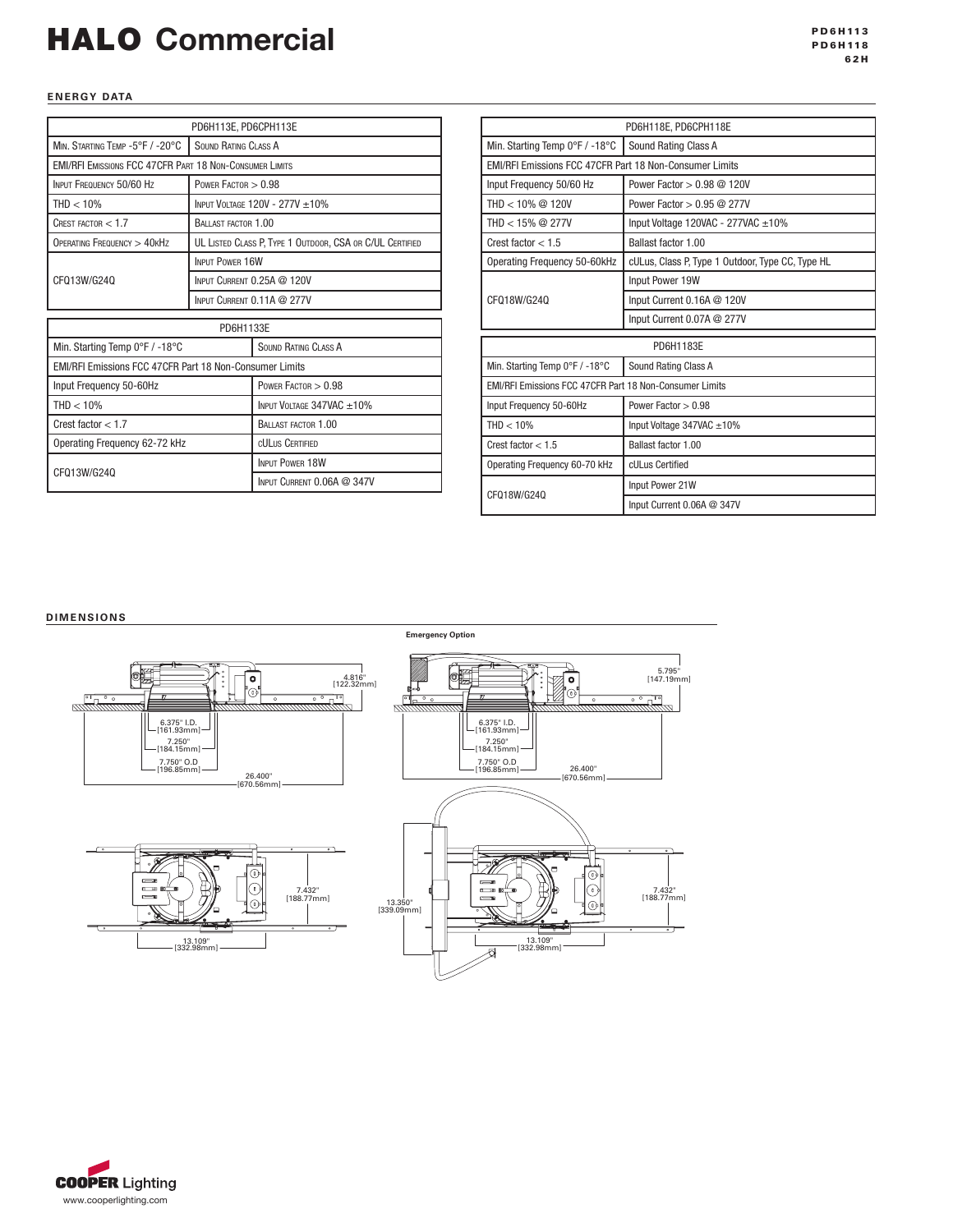### HALO Commercial

#### **Ord ering information**

#### **SAMPLE NUMBER: PD6H113E 62H1GC**

Order housing, reflector and lamp separately for a complete luminaire.



#### **Integral Emergency Ballast Option**

**IEM** = 120/277V 60Hz dual-tap, Integral Emergency battery ballast with test switch through reflector\* **EDMARK7IEM** = 5% 0-10V discrete two-wire (13W) dimming, 120-277V; with IEM emergency option\* \*Requires "EM" reflectors only, ordered separately

SAMPLE NUMBER: PD6H118E 62H1GC

Order housing, reflector and lamp separately for a complete luminaire.



**1DMARKXIEM** = 5% two-wire (18W) dimming, 120V; with IEM emergency option\* **2DMARKXIEM** = 5% two-wire (18W) dimming, 277V; with IEM emergency option\*

**EDMARK7IEM** = 5% 0-10V discrete two-wire (18W) dimming, 120-277V; with IEM emergency option\* \*Requires "EM" reflectors only, ordered separately